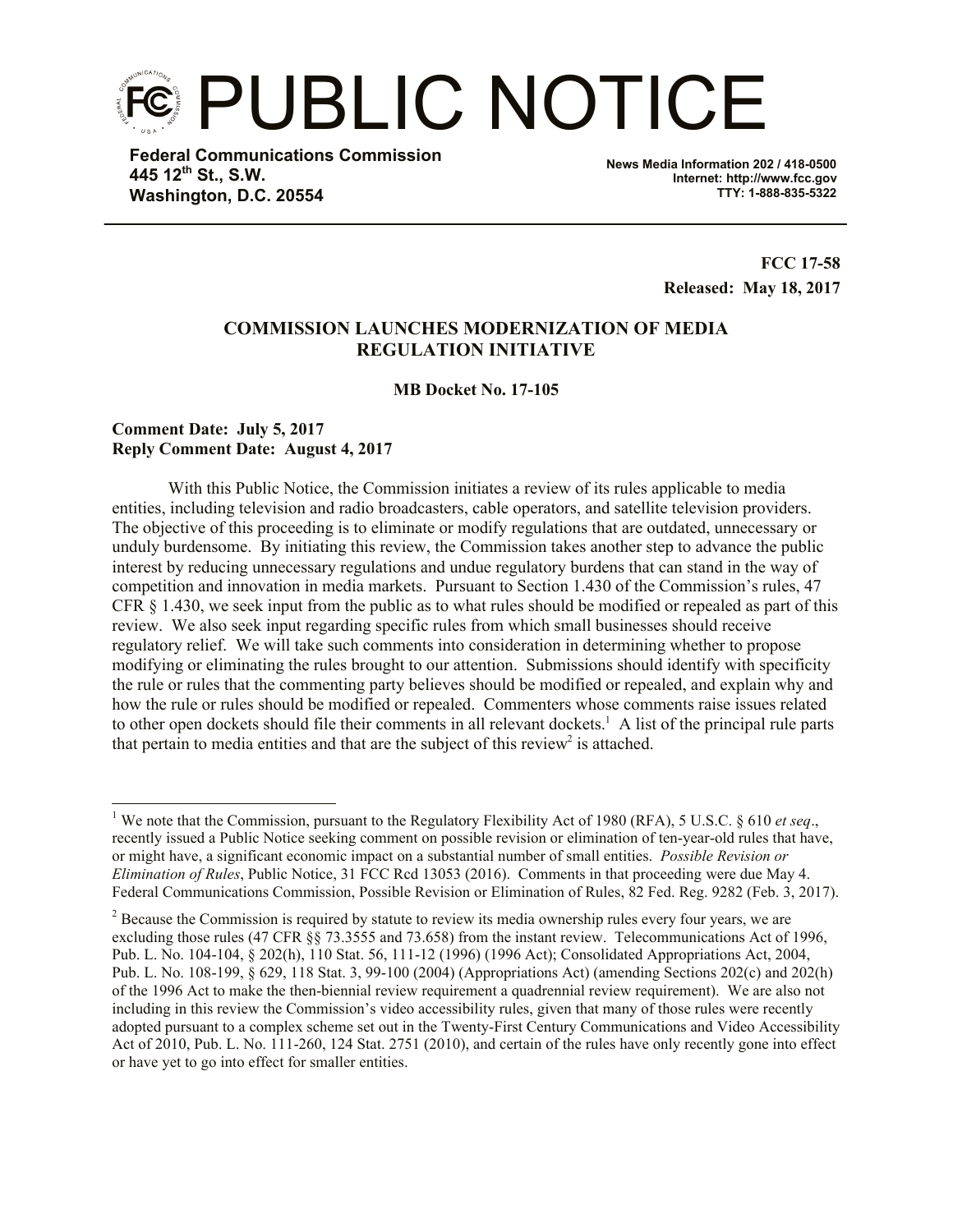Interested parties may file comments and reply comments on or before the dates indicated on the first page of this document. Comments may be filed using the Commission's Electronic Comment Filing System (ECFS). *See Electronic Filing of Documents in Rulemaking Proceedings*, 63 FR 24121 (1998).

- Electronic Filers: Comments may be filed electronically using the Internet by accessing the ECFS: http://apps.fcc.gov/ecfs/.
- **Paper Filers:** Parties who choose to file by paper must file an original and one copy of each filing. If more than one docket or rulemaking number appears in the caption of this proceeding, filers must submit two additional copies for each additional docket or rulemaking number.

Filings can be sent by hand or messenger delivery, by commercial overnight courier, or by firstclass or overnight U.S. Postal Service mail. All filings must be addressed to the Commission's Secretary, Office of the Secretary, Federal Communications Commission.

- All hand-delivered or messenger-delivered paper filings for the Commission's Secretary must be delivered to FCC Headquarters at  $445 \, 12^{th}$  St., SW, Room TW-A325, Washington, DC 20554. The filing hours are 8:00 a.m. to 7:00 p.m. All hand deliveries must be held together with rubber bands or fasteners. Any envelopes and boxes must be disposed of before entering the building.
- Commercial overnight mail (other than U.S. Postal Service Express Mail and Priority Mail) must be sent to 9300 East Hampton Drive, Capitol Heights, MD 20743.
- U.S. Postal Service first-class, Express, and Priority mail must be addressed to 445  $12<sup>th</sup>$ Street, SW, Washington DC 20554.

People with Disabilities: To request materials in accessible formats for people with disabilities (braille, large print, electronic files, audio format), send an e-mail to  $fcc504@$  fcc gov or call the Consumer & Governmental Affairs Bureau at 202-418-0530 (voice), 202-418-0432 (tty).

The proceeding this Public Notice initiates shall be treated as a "permit-but-disclose" proceeding in accordance with the Commission's *ex parte* rules.<sup>3</sup> Persons making *ex parte* presentations must file a copy of any written presentation or a memorandum summarizing any oral presentation within two business days after the presentation (unless a different deadline applicable to the Sunshine period applies). Persons making oral *ex parte* presentations are reminded that memoranda summarizing the presentation must (1) list all persons attending or otherwise participating in the meeting at which the *ex parte*  presentation was made, and (2) summarize all data presented and arguments made during the presentation. If the presentation consisted in whole or in part of the presentation of data or arguments already reflected in the presenter's written comments, memoranda or other filings in the proceeding, the presenter may provide citations to such data or arguments in his or her prior comments, memoranda, or other filings (specifying the relevant page and/or paragraph numbers where such data or arguments can be found) in lieu of summarizing them in the memorandum. Documents shown or given to Commission staff during *ex parte* meetings are deemed to be written *ex parte* presentations and must be filed consistent with rule 1.1206(b). In proceedings governed by rule 1.49(f) or for which the Commission has made available a method of electronic filing, written *ex parte* presentations and memoranda summarizing oral *ex parte* presentations, and all attachments thereto, must be filed through the electronic comment filing system available for that proceeding, and must be filed in their native format (*e.g.*, .doc, .xml, .ppt,

 $\overline{a}$ 

<sup>3</sup> 47 C.F.R. §§ 1.1200 *et seq.*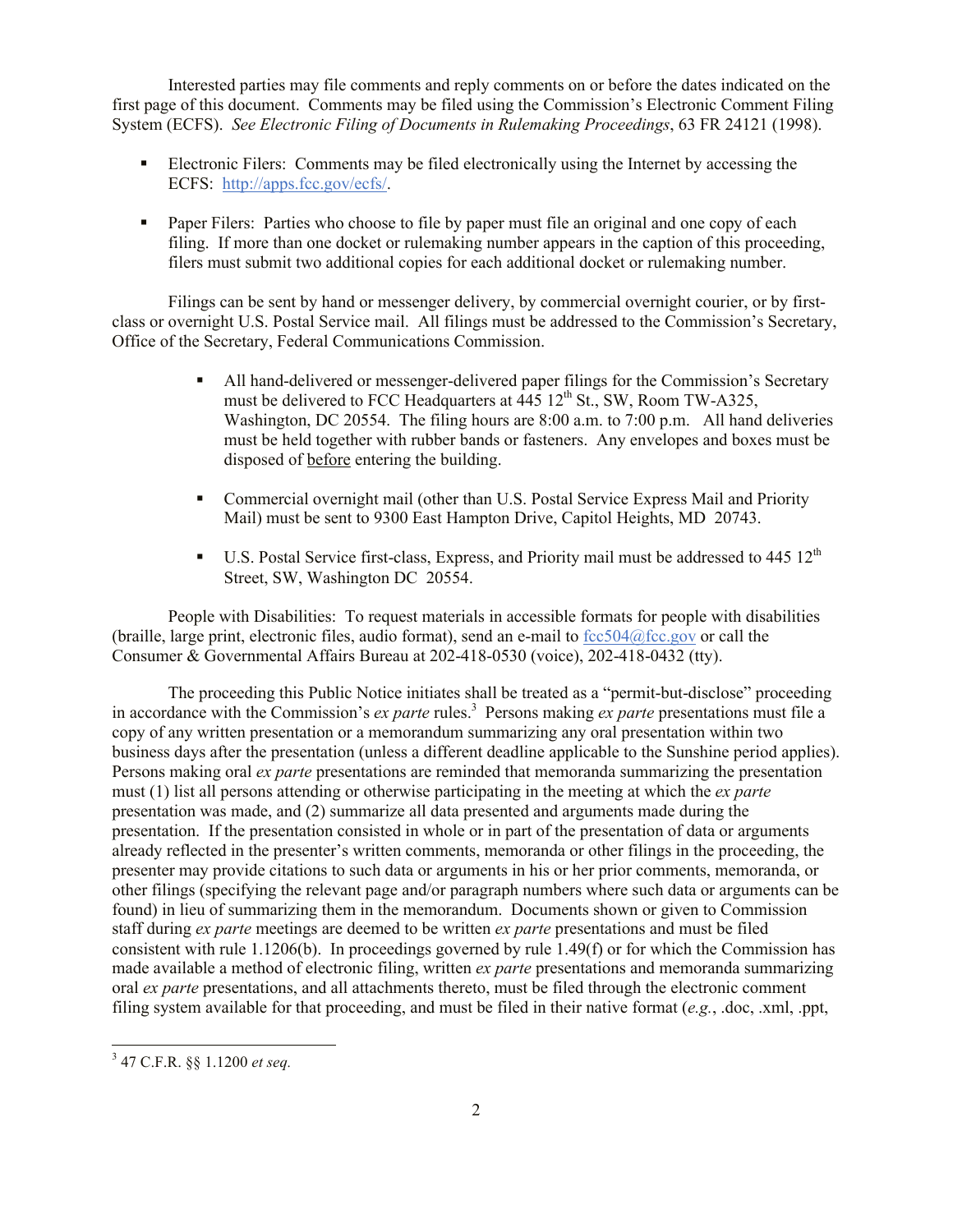searchable .pdf). Participants in this proceeding should familiarize themselves with the Commission's *ex parte* rules.

For further information about this proceeding, contact Raelynn Remy, Policy Division, Media Bureau, at (202) 418-2936 or raelynn.remy@fcc.gov.

Action by the Commission on May 18, 2017: Chairman Pai and Commissioner O'Rielly issuing separate statements, Commissioner Clyburn dissenting and issuing a statement.

- **FCC** -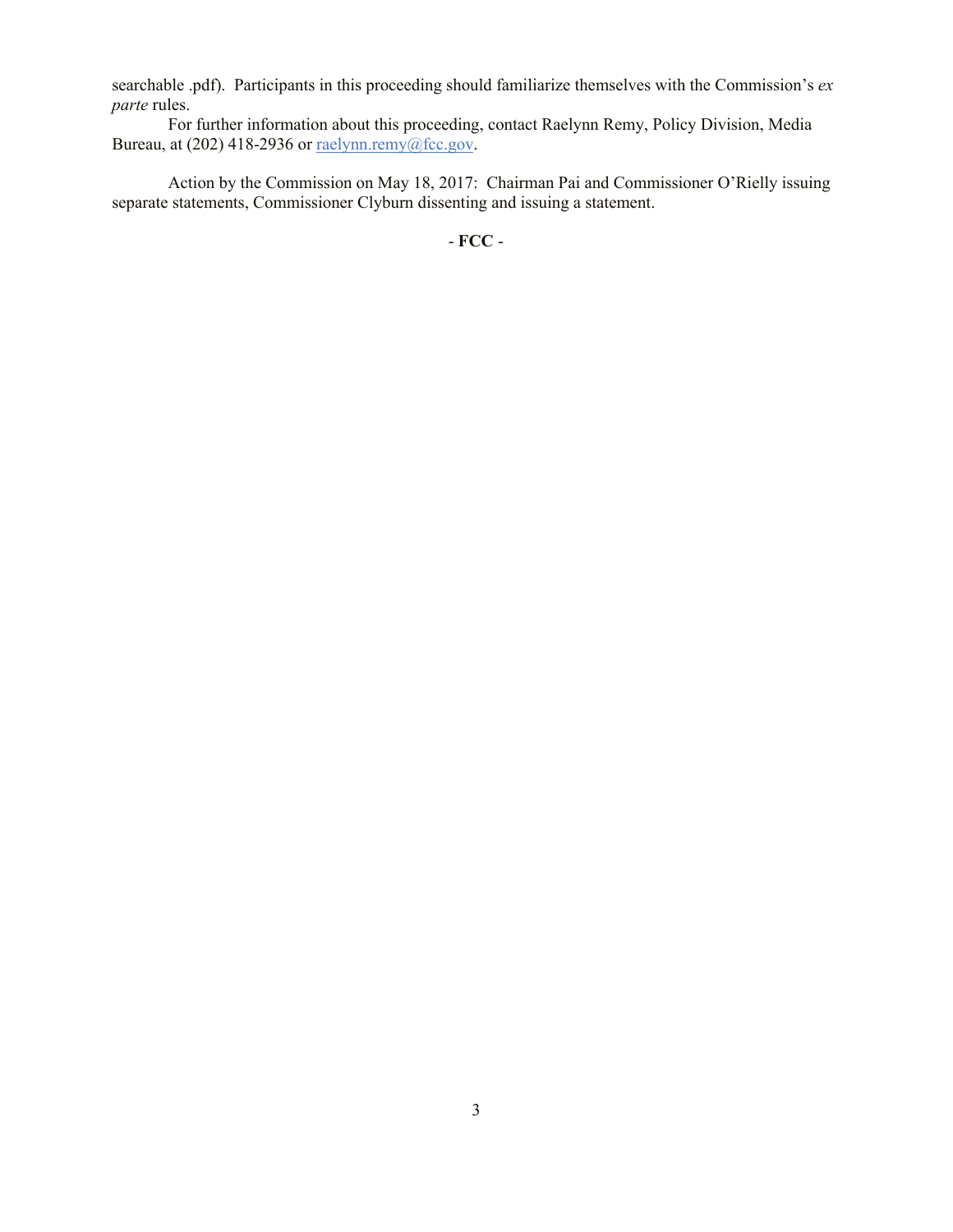#### **ATTACHMENT**

## **PRINCIPAL RULE PARTS CONTAINING REGULATIONS PERTAINING TO THE AUDIO AND VIDEO PROGRAMMING MARKETS**

Part 1 – Practice and Procedure – In addition to containing procedural rules of general applicability to all Commission licensees, contains certain rules that address license renewal and other applications (Subpart A); hearing proceedings (Subpart B); procedures in certain broadcast rulemaking proceedings (Subpart C); random selection procedures for mass media services (Subpart L); the Cable Operations and Licensing System (COALS) (Subpart M); competitive bidding proceedings (Subpart Q); restrictions impairing reception of television broadcast signals, direct broadcast satellite services or multichannel multipoint distribution services (Subpart S); foreign ownership of broadcast licensees (Subpart T); spectrum leasing (Subpart X); and disturbance of AM broadcast station antenna patterns (Subpart BB).

Part 15 – Radio Frequency Devices – Contains rules that apply to devices that receive broadcast and cable signals.

Part 17 – Construction, Marking and Lighting of Antenna Structures – Prescribes certain procedures for antenna structure registration and standards with respect to the Commission's consideration of proposed antenna structures.

Part 25 — Satellite Communications — Contains rules applicable to direct broadcast satellite service, including equal employment opportunity requirements (Subpart I) and public interest obligations (Subpart J).

Part 73 – Radio Broadcast Services – Prescribes rules governing AM broadcast stations (Subpart A); FM broadcast stations (Subpart B); digital audio broadcasting (Subpart C); noncommercial educational FM broadcast stations (Subpart D); television broadcast stations (Subpart E); international broadcast stations (Subpart F); low power FM broadcast stations (Subpart G); all broadcast stations (Subpart H); procedures for competitive bidding and for applications for noncommercial educational broadcast stations on non–reserved channels (Subpart I); Class A television broadcast stations (Subpart J); and application and selection procedures for reserved noncommercial educational channels, and for certain applications for noncommercial educational stations on non–reserved channels (Subpart K).

Part 74 – Experimental Radio, Auxiliary, Special Broadcast and Other Program Distributional Services – Contains rules governing remote pickup broadcast stations (Subpart D); aural broadcast auxiliary stations (Subpart E); television broadcast auxiliary stations (Subpart F); low power TV, TV translator, and TV booster stations (Subpart G); low power auxiliary stations (Subpart H); and FM broadcast translator stations and FM broadcast booster stations (Subpart L).

Part 76 – Multichannel Video and Cable Television Service – Contains general requirements for procedures and pleadings (Subpart A); registration statements (Subpart B); cable franchise applications (Subpart C); carriage of television broadcast signals (Subpart D); equal employment opportunity requirements (Subpart E); network non–duplication protection, syndicated exclusivity (Subpart F); cablecasting (Subpart G); general operating requirements (Subpart H); forms and reports (Subpart I); ownership of cable systems (Subpart J); technical standards (Subpart K); cable television access (Subpart L); cable inside wiring (Subpart M); cable rate regulation (Subpart N); competitive access to cable programming (Subpart O); competitive availability of navigation devices (Subpart P); regulation of carriage agreements (Subpart Q); Telecommunications Act implementation (Subpart R); open video systems (Subpart S); notices (Subpart T); documents to be maintained for inspection (Subpart U); reports and filings (Subpart V); encoding rules (Subpart W); and access to MDUs (Subpart X).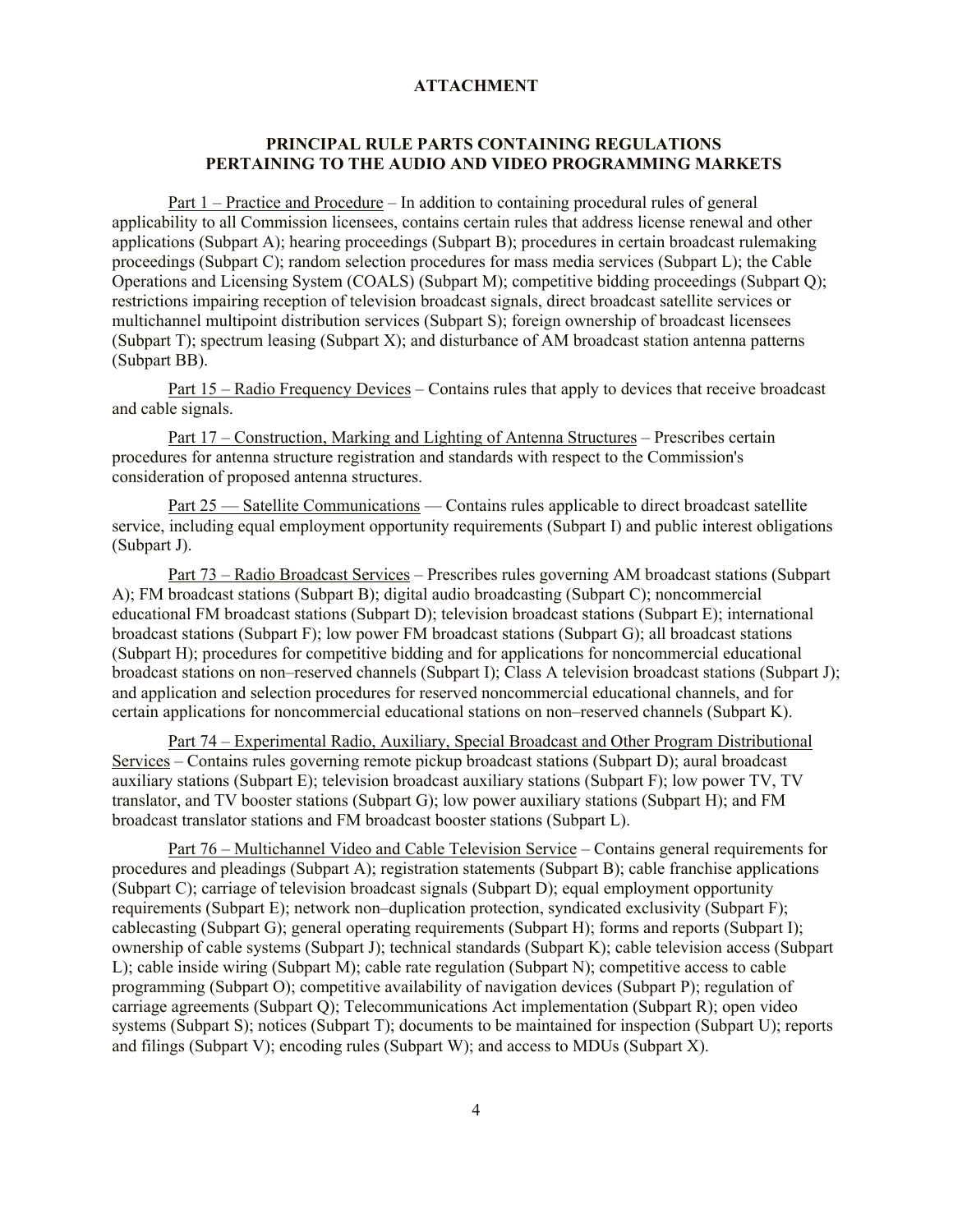Part 78 – Cable Television Relay Service – Contains rules governing the licensing and operation of fixed or mobile cable television relay service stations (Subpart A); applications and licenses (Subpart B); general operating requirements (Subpart C); and technical regulations (Subpart D).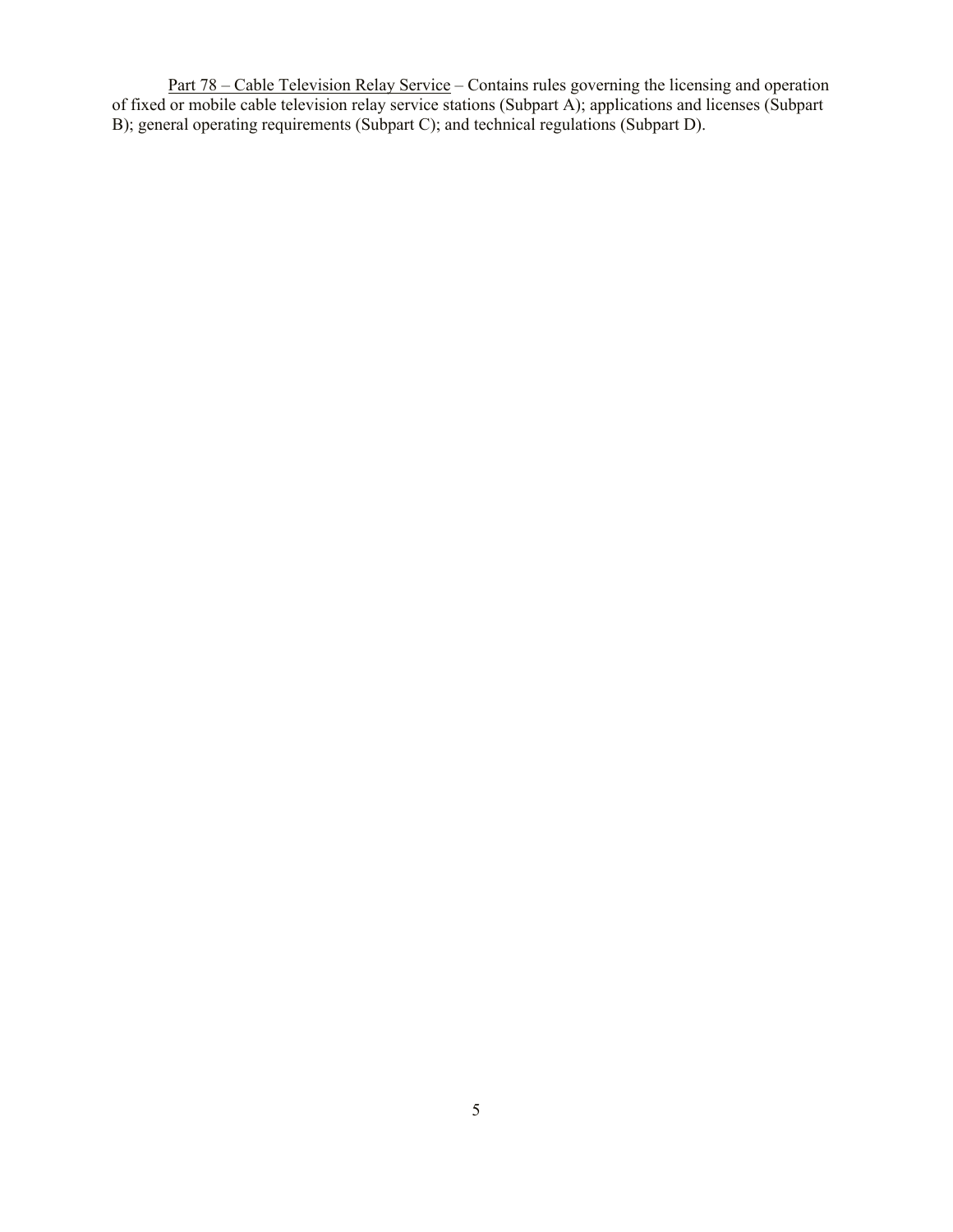## **STATEMENT OF CHAIRMAN AJIT PAI**

## Re: *Commission Launches Modernization of Media Regulation Initiative*, MB Docket No. 17-105.

A few years ago, early in my tenure at the Commission, we voted to forbear from enforcing a regulation first adopted by the FCC's Telegraph Division in 1936.<sup>4</sup> That rule was originally intended to address issues with claims against telegraph carriers arising from errors in, or delayed delivery or nondelivery of, messages and money orders. I marveled that 77 years later, the rule remained on the books.

That proceeding made me keenly aware of a fundamental truth: One of the most powerful forces in government is regulatory inertia. A rule that might have been necessary at one time can become yellowed and obsolete with age. In some cases, repeal of such a rule is just a matter of good housekeeping; the conduct covered by the rule simply doesn't happen anymore, so the rule is literally irrelevant. In other cases, repeal is a necessity; the rule stands in the way of innovation and investment that would benefit consumers.

This analysis applies to the FCC's media regulations. Or at least it should. By comparison, every two years, the Commission undertakes what is known as a biennial review. In section 11 of the Communications Act, Congress told us to consider all regulations that apply to telecommunications services. If we determine that any such regulation "is no longer necessary in the public interest as the result of meaningful economic competition between providers of such service," we then must repeal or modify it.

Now, the Act doesn't require us to review similarly our media rules. But that doesn't mean we can't. Hence, this *Public Notice*.

The goal here is the same as it is with our biennial review—but for our media regulations. That is, we want to figure out whether and how to update our rules to match the realities of today's marketplace. We aim to get public input on which rules are still necessary and which should be modified or eliminated. We want to modernize our rules in order to better promote the public interest and clear a path for more competition, innovation, and investment in the media sector. This is simply good government.

In order for this effort to be successful, we'll need your help. I encourage all interested parties to file comments in this proceeding and bring to our attention rules that deserve the Commission's consideration.

My thanks to the Media Bureau's terrific staff for their work on this *Public Notice*: Michelle Carey, Martha Heller, Mary Beth Murphy, and Raelynn Remy. In your efforts to come, you may not dig up a dictate as dated as a Telegraph Division rule, but your work is critically important nonetheless.

 $\overline{a}$ 

<sup>4</sup> *United States Telecom Association Petition for Forbearance Under 47 U.S.C. § 160(c) from Enforcement of Certain Legacy Telecommunications Regulations*, WC Docket No. 12-61, Order, 28 FCC Rcd 2605, 2609, para. 9 (2013).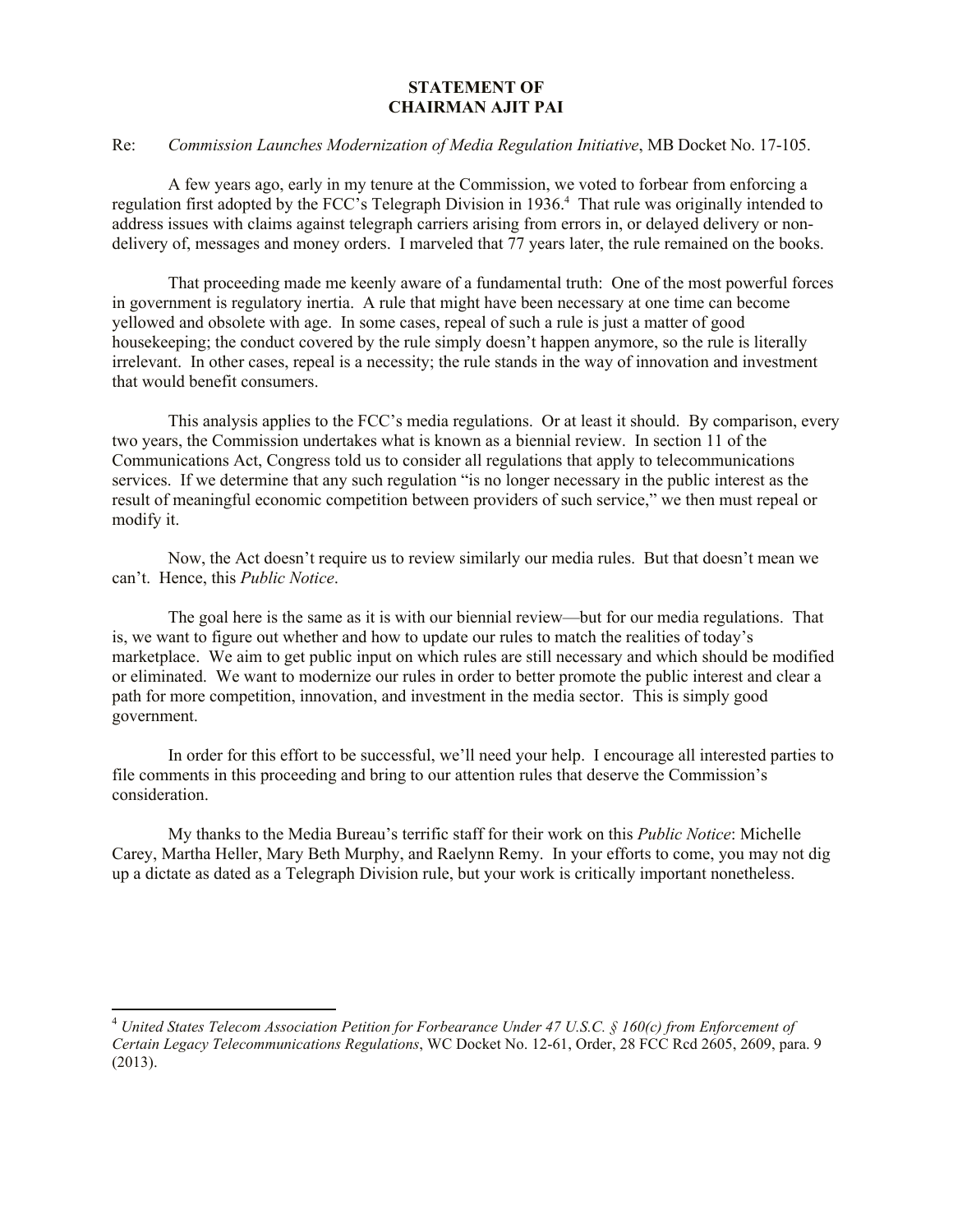## **DISSENTING STATEMENT OF COMMISSIONER MIGNON L. CLYBURN**

## Re: *Commission Launches Modernization of Media Regulation Initiative*, MB Docket No. 17-105

The purpose of a Public Notice (PN) should be to gather information and build a record before drawing conclusions. Yet it seems in the case of this PN, the FCC's majority starts with a premise that advancing the public interest can only be achieved by clearing the books of rules for the benefit of industry.

To be clear, I have no objection to reviewing the Commission's rules, making a determination if a valid objective remains for a given regulation, and concluding that there is a better, more efficient way to achieve a particular goal for the benefit of stakeholders, consumers, and the Commission. This is in fact what the Commission is required to do as part of its Biennial Review. Section 11 of the Communications Act of 1934 specifically instructs the Commission to "determine whether any such regulation is no longer necessary in the public interest, as the result of meaningful economic competition between providers of such service."

Today's PN turns that similar mandate on its head, by ignoring the basic question of whether the regulations subject to this review remain in the public interest. It assumes that to advance the public interest, we must "reduc[e] unnecessary regulations and undue regulatory burdens." Thus it seems the word "modernization" as this proceeding has been ironically named, is really just code for "deregulation" at the expense of the American consumer.

Let me explain what I mean by sharing a few examples of Commission rules that pertain to the audio and video marketplaces, and why they remain important today. Our Equal Employment Opportunity (EEO) rules require broadcasters and MVPDs of a certain size, to maintain an EEO recruitment program. These rules also prohibit discrimination in hiring. As the Multicultural Media, Telecom and Internet Council (MMTC) recently noted, "EEO compliance is essentially the only public service the Commission requests of radio stations, and one of very few public services required of television stations and MVPDs." Perhaps some stations or MVPDs find the record-keeping and reporting requirements burdensome, but that does not negate the importance of these rules to the public interest.

Similarly, one industry insider recently suggested that as part of this review, the Commission should make broadcast ownership reporting every four years, rather than every two years. Not only is the information contained in these reports vital to enhancing viewpoint diversity, the Third Circuit has explicitly told us we need better data on minority and female ownership. Less frequent data collection would do absolutely nothing, to further these objectives.

Yet another example, is the Commission's rules governing competitive access to cable programming, and the regulation of carriage agreements. As someone who has heard from countless independent programmers about the challenges they face in gaining carriage, we should be strengthening our rules, not eliminating or weakening those protections that are currently on the books.

Now some may claim that I am over-reacting, and the Commission's majority will ultimately conclude that many of these critical rules further the public interest, and should be preserved. But I believe it is important to sound the alarm, and remind my colleagues that our job is to protect the public interest, not give perpetual hall passes to big broadcast and cable companies.

Finally, where the majority concludes that regulations should be eliminated, it is my sincere hope that this will result in the freeing up of agency resources to actually enforce those rules that remain on the books. This could include program access and carriage complaints, compliance with the children's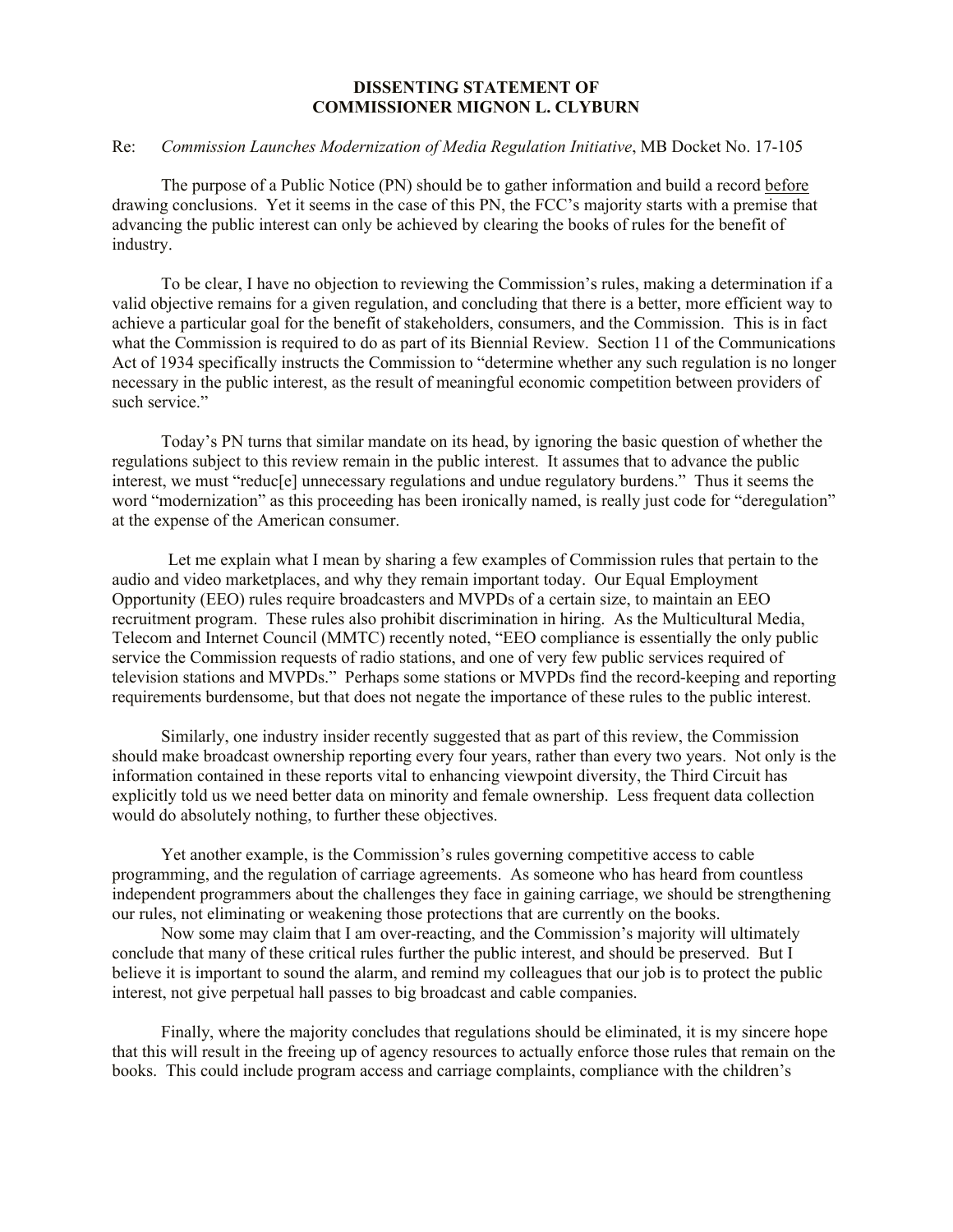educational television reporting, and allegations of redlining.

While I disagree with the premise of this PN, and will therefore respectfully dissent, I thank the staff of the Media Bureau for hearing my concerns, as well as for your tireless efforts over the years to promote localism, competition, and viewpoint diversity.